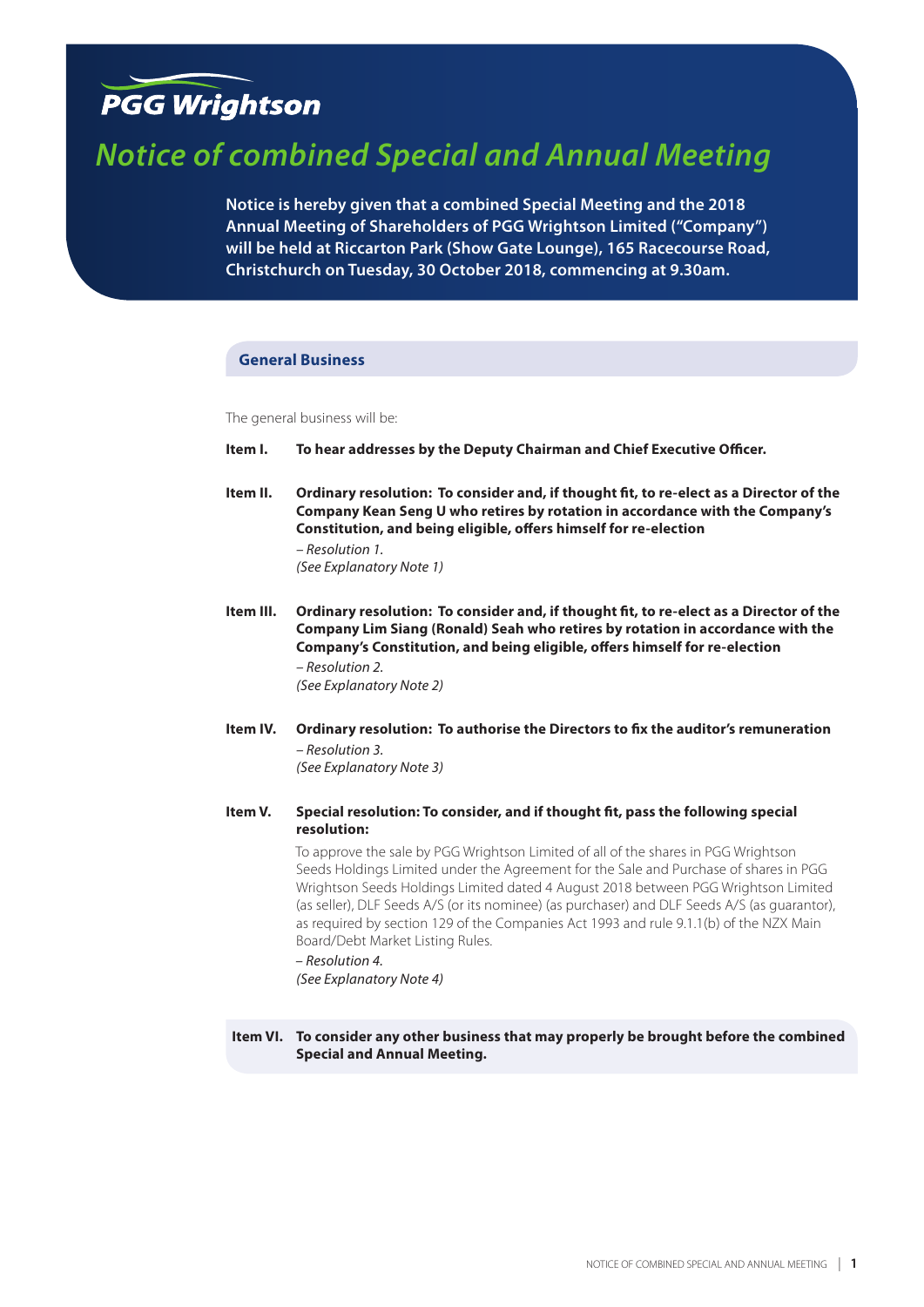# **Attendance and Voting**

The resolutions required for agenda items II to IV (Resolutions 1 to 3) are ordinary Resolutions, requiring a simple majority of the votes of those shareholders entitled to vote and voting on the Resolutions.

The resolution required for agenda item V (Resolution 4) is a special Resolution, requiring a majority of 75% of the votes of those shareholders entitled to vote and voting on the Resolution.

The only persons entitled to exercise votes at the Meeting will be those who are registered as shareholders as at 9.30am on Sunday 28 October 2018 and only the shares registered in those shareholders' names at that time carry a right to vote at the Meeting. Your rights to vote may be exercised by:

## **1. Attending and voting in person:** or

- 2. **Postal voting:** Postal voting instructions accompany this Notice of Special and Annual Meeting. Shareholders wishing to vote by post must complete and send the postal form so that it is received by Computershare Investor Services Limited no later than 9.30am on Sunday 28 October 2018, or
- **3. Electronic Voting:** Electronic or online voting instructions accompany this Notice of Special and Annual Meeting. Shareholders wishing to vote electronically must do so no later than 9.30am on Sunday 28 October 2018, or
- **4. Appointing a proxy (or representative) to attend and vote in your place:** The proxy need not be a shareholder of the Company and the form of appointment of a proxy and voting instructions accompanies this Notice of Special and Annual Meeting. Shareholders wishing to appoint a proxy (or representative) must complete and send the proxy form so that it is received by Computershare Investor Services Limited no later than 9.30am on Sunday 28 October 2018.

Direct your proxy how to vote by making the appropriate election, either online or on the Proxy Form, in respect of each resolution. If you return the Proxy Form without directing the proxy how to vote on any particular matter, the proxy may vote as he/she thinks fit or abstain from voting. If you make more than one election in respect of a resolution your vote will be invalid on that resolution. If you expressly appoint the Chair of the meeting or any other Directors as your proxy and elect to give them discretion on how to vote on a resolution, you acknowledge that they will exercise your vote in favour of the resolutions.

Following the formal part of the Meeting, the Directors invite shareholders to join them for light refreshments.

By order of the Board of Directors.

# **Julian Daly**

General Manager, Strategy & Corporate Affairs (and Company Secretary) Christchurch New Zealand 8 October 2018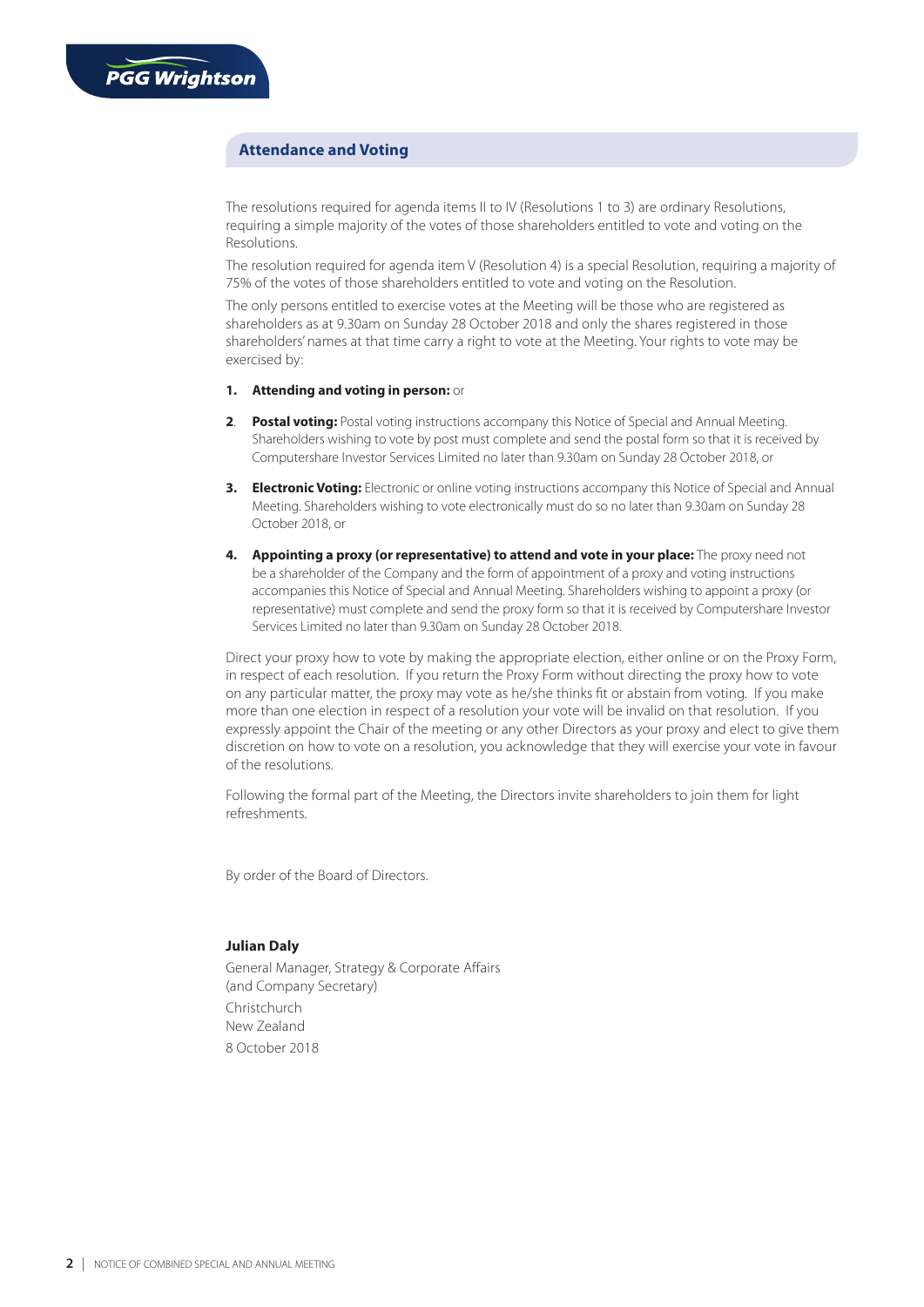

# **1. Election of Directors**

## **KEAN SENG U**

LLB (Hons), B.Ec Director



**Kean Seng U** is a current Director of PGG Wrightson Limited and joined the PGG Wrightson Board on 4 December 2012. Kean Seng retires by rotation in accordance with the Company's Constitution, and being eligible, offers himself for reelection.

Kean Seng is Head of Corporate and Legal Affairs for Agria Corporation, a role he has held since December 2008. Kean Seng previously practiced as a partner at Singaporean law firm, Shooklin & Bok LLP, focused on East Asia, and he led a

corporate finance team in Allen & Overy Shooklin & Bok, JLV, an international law venture partnership with London based Allen & Overy LLP. Kean Seng sits as an independent and non-executive director of several public listed corporations. He received a Bachelor of Laws (Honours) degree from Monash University Australia. He is a Barrister and Solicitor, Supreme Court of Victoria, Australia; Advocate and Solicitor, Supreme Court of Singapore and Solicitor of England and Wales. In addition to his extensive legal knowledge, Kean Seng is also a qualified economist, having completed his degree majoring in Economics and Accounting, B.Ec at Monash University, Australia. Kean Seng U is an associated person of substantial security holder Agria (Singapore) Pte Limited. The Board has determined that he does not qualify as an Independent Director as defined by the NZSX Listing Rules.

The Company's Directors recommend shareholders vote in favour of Kean Seng U's re-election.

# **2. Election of Directors**

#### **RONALD SEAH**

B.Soc.Sc (Hons in Economics) Independent Director



**Ronald Seah** is a current Director of PGG Wrightson Limited. He was appointed to the PGG Wrightson Limited Board on 4 December 2012. Ronald retires by rotation in accordance with the Company's Constitution and being eligible, offers himself for re-election.

Ronald is a Singapore Citizen with a background in banking and fund management. Over a 26 year period between 1980 and 2005, he had held various senior positions within the AIG Group in Singapore, initially as AIA Singapore's Vice-

President and Chief Investment Officer where he was responsible for managing the investment portfolio of AIA Singapore and later as AIG Global Investment Corporation (Singapore) Ltd's Vice President of Direct Investments. Between 2001 and 2005, Ronald was the Chairman of the Board of AIG Global Investment Corporation (Singapore) Ltd. From 1978 to 1980, Ronald managed the investment portfolio of Post Office Savings Bank as Deputy Head of the Investment and Credit Department. Prior to that, he worked at Singapore Nomura Merchant Bank as an Assistant Manager where he was responsible for the sale of bonds and securities and offshore (ACU) loan administration for the Bank. Between 2002 and 2003, Ronald served on the panel of experts of the Commercial Affairs Department of Singapore.

Ronald currently serves as independent director on the board of a number of listed companies in Singapore, namely Global Investment Limited, Yanlord Land Group Ltd; and Telechoice International Ltd. He is also a director of M&C REIT Management Limited and M&C Business Trust Management Limited. Ronald is Chairman of Nucleus Connect Pte Ltd, a fibre broadband company in Singapore.

Ronald graduated with a Bachelor of Arts and Social Sciences (Second Class Honours - Upper) from the then University of Singapore in 1975. The Board has determined that Ronald Seah qualifies as an Independent Director as defined by the NZSX Listing Rules.

The Company's Directors recommend shareholders vote in favour of Ronald Seah's re-election.

# **3. Auditors**

Noting the automatic reappointment of KPMG as the Company's auditor under section 207T of the Companies Act 1993, the proposed ordinary Resolution is to authorise the Directors to fix the auditor's remuneration for the following year for the purposes of section 207S of the Companies Act 1993.

The Company's Directors recommend shareholders vote in favour of this Resolution.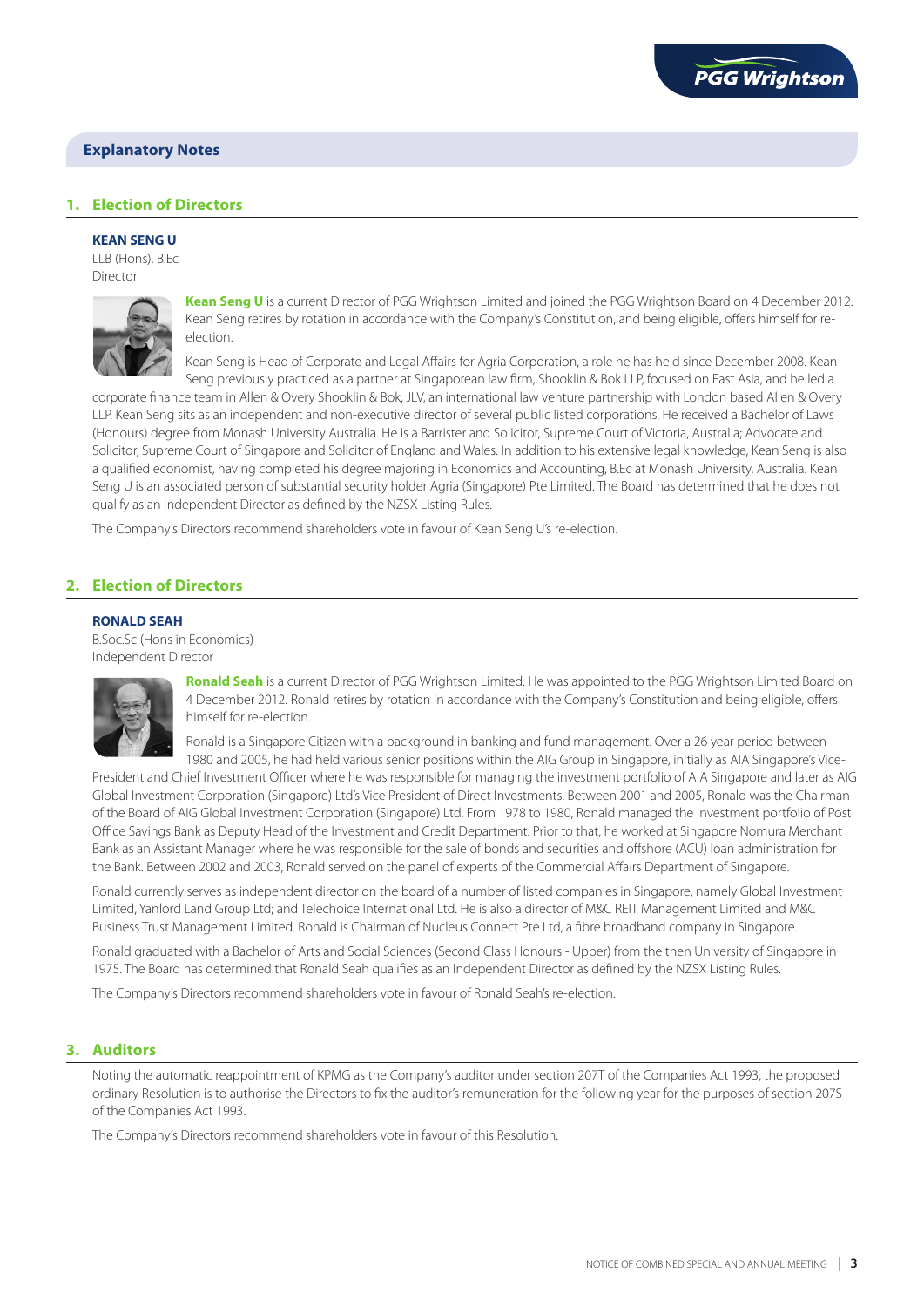# **4. The Sale by the Company of all the shares in PGG Wrightson Seeds Holdings Limited**

# **Overview**

On Monday 6 August 2018, PGG Wrightson Limited (*PGW*) announced the conditional sale of PGG Wrightson Seeds Holdings Limited (which owns and operates PGW's Seed and Grain business in New Zealand, Australia, South America and internationally)(*PGW Seeds*) to DLF Seeds A/S (*DLF*) for a price of approximately NZ\$421 million (subject to an audited special purpose statement of financial position as at 30 June 2018) (the *Seeds Sale*). A copy of our announcement is available at https://www.pggwrightson.co.nz/Our-Company/NZX-Announcements.

DLF is a Denmark-based global seeds group and was established in 1872 and is co-operatively owned by about 3,000 Danish seed growers. DLF operates within forage and turf seed, sugar and fodder beet seed, seed potatoes and multiplication of vegetable seed, and is active in more than 80 countries. DLF's vertically integrated operations (in research, production and sales) have approximately 1,200 employees, 12 percent of which are involved in research and development.

The Seeds Sale is conditional on, amongst other things (detailed below), approval by PGW's shareholders as a special resolution (*Shareholder Approval Condition*). That approval is being sought from shareholders at the meeting. A special resolution is required because the Seeds Sale is a 'major transaction' for the purposes of section 129 of the Companies Act 1993 (the *Companies Act*) (that is, it involves the disposal of assets of PGW the value of which is more than half the value of PGW's assets before the disposition). As at 30 June 2018, the book value of PGW Seeds represents approximately 56% of the total book value of PGW's assets.

If PGW's shareholders do not approve the Seeds Sale by 12 November 2018 then the Sale and Purchase Agreement will be at an end, unless all parties agree to an extension in writing.

## **Key transaction details**

The Seeds Sale is documented by an agreement dated 4 August 2018 under which PGW agrees to sell all of the shares in PGW Seeds to DLF (or its nominee), with the obligations of DLF's nominee guaranteed by DLF (the *Sale and Purchase Agreement*).

The key terms of the sale, as set out in that Sale and Purchase Agreement, are as follows:

#### *Conditionality*

In addition to the Shareholder Approval Condition (described above), the Sale and Purchase Agreement is also conditional upon:

- 1. DLF receiving consent to the transaction under the Overseas Investment Act 2005;
- 2. New Zealand Commerce Commission clearance, Australian Competition and Consumer Commission approval and receipt of applicable regulatory approvals in South America; and
- 3. change of control consents from certain of PGW Seeds' joint venture partners, being Grassland Innovations Limited, Forage Innovations Limited and Endophyte Innovations.

The conditions must be satisfied by 4 August 2019. If any or all of conditions are not satisfied by the specified date, then the Sale and Purchase Agreement will be at an end unless all parties agree to an extension in writing.

The Seeds Sale will be settled on the last business day of the calendar month during which the Sale and Purchase Agreement becomes unconditional (unless an exception applies or the parties agree otherwise).

Subject to Shareholder approval, completion of the transaction will be dependent on the timing of the relevant regulatory approvals noted above.

# *Ongoing commercial relationship*

As part of the Seeds Sale, the parties have agreed that PGW and PGW Seeds will enter certain ongoing commercial arrangements on settlement. Those commercial arrangement are:

**•** A distribution agreement, under which PGW will purchase from PGW Seeds, and PGW Seeds will supply to PGW, a variety of seeds, grains and other products for nine years subject to the terms of the agreement. This distribution arrangement was prepared with the intention of recording, as far as possible, the current basis on which PGW and PGW Seeds trade with each other (being a preferred supplier / preferred customer relationship). In particular, where possible, PGW will purchase the majority of its proprietary seed requirements from PGW Seeds on commercially competitive pricing terms. This is an important relationship and it is noteworthy that PGW is PGW Seeds' biggest customer and channel to market. Additionally, PGW Seeds is PGW's biggest supplier of seed. In the financial year to 30 June 2018, PGW Seeds sold \$63.5 million of product to PGW.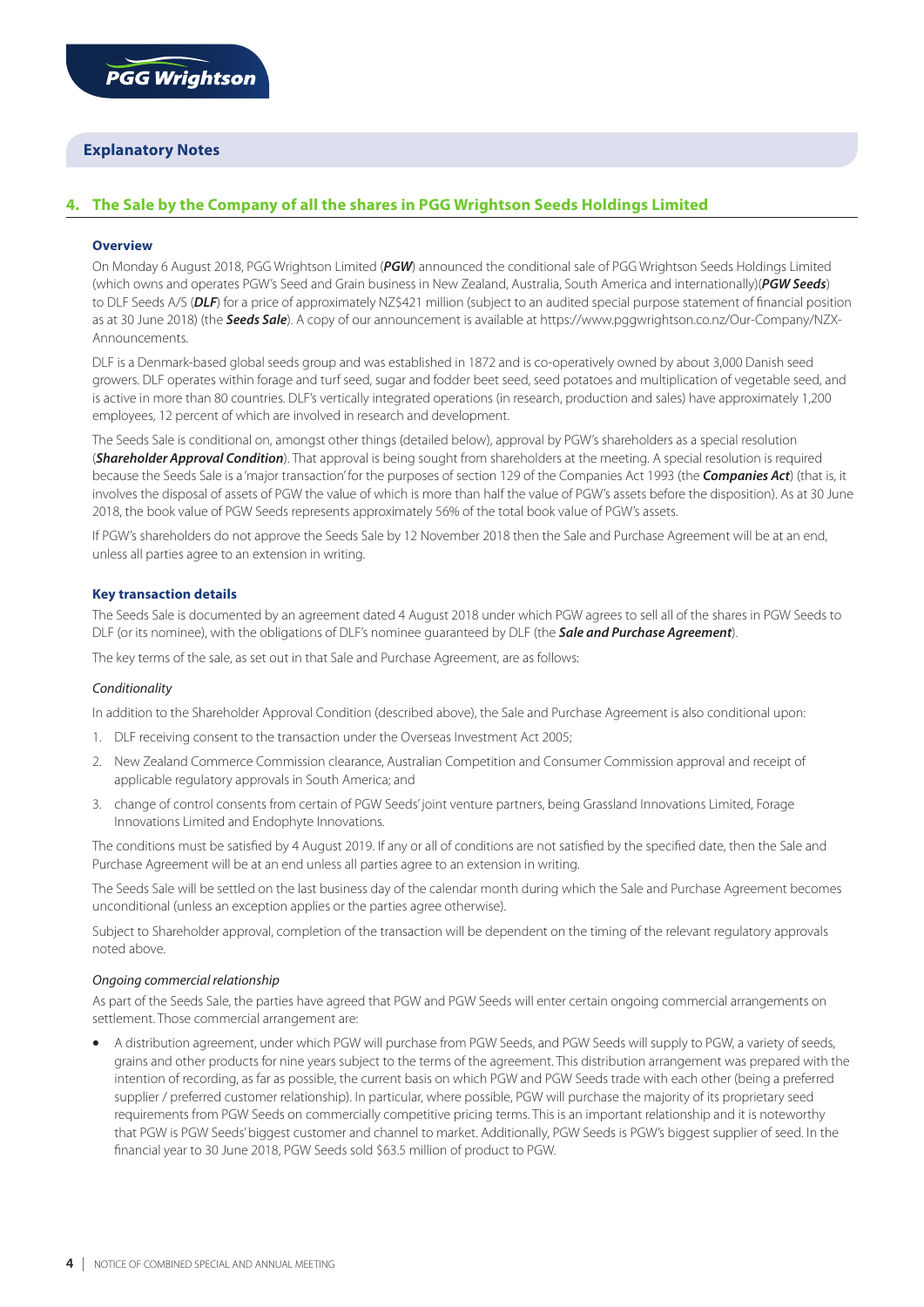

## **4. Continued**

- **•** A brand licence agreement, which permits PGW Seeds to continue to use the 'PGG Wrightson' brand (and associate intellectual property rights) for at least nine years in connection with carrying out PGW Seeds' business. Further, the licence agreement provides that, if PGW intends to cease using the 'PGG Wrightson' brand (or a key element of that branding), PGW Seeds has the right to take ownership of the brand for a nominal fee.
- **•** A transitional services agreement to ensure there is a smooth transition in ownership from PGW to DLF following completion of the sale. Under this agreement PGW will provide certain transitional services on a cost recovery basis for a period of between 12 and 18 months following settlement.

#### *Finalisation of purchase price*

Following the completion of the audited consolidated special purpose statement of financial position for PGW Seeds as at 30 June 2018 the purchase price for the Seeds Sale will be reduced to approximately NZ\$413 million.

Because the purchase price for the Seeds Sale is being calculated with reference to accounts for the PGW Seeds business as at 30 June 2018 (as opposed to at the date of settlement), this effectively means that the economic benefit and risk of the PGW Seeds business passed to DLF on 30 June 2018 (assuming the transaction proceeds to settlement). To reflect that PGW will not receive the economic benefit of the PGW Seeds business during the period from 1 July 2018 to settlement, DLF must pay PGW an additional amount on settlement as interest for that period.

Interest is calculated on the purchase price at a rate of 0.2283% per month for the period from 1 July 2018 to the settlement date. If settlement has not completed by 31 December 2018 the interest rate steps up to 0.4167% per month from 1 January 2019 to settlement.

## *Warranty and indemnity coverage*

PGW is providing certain warranties and indemnities under the Sale and Purchase Agreement to DLF relating to title and capacity to sell PGW Seeds, accuracy of information provided to DLF, contracts, business premises, taxation and intellectual property. However, DLF's rights in respect of any breach of a warranty or claim under an indemnity (other than in relation to a claim under the CleanCrop Indemnity, which is discussed below) are limited in recourse to the amount that DLF can recover under the warranty and indemnity insurance that DLF has taken out in respect of the Seeds Sale (except where the warranty or indemnity claim arises as a result of fraud which is attributable to PGW).

#### *CleancropTM indemnity*

PGW indemnifies DLF under the Sale and Purchase Agreement for certain losses suffered by PGW Seeds arising out of third party claims made against PGW Seeds in connection with PGW Seeds' sale of Cleancrop™ HT57 swede seed to 556 intended purchasers of Cleancrop™ Hawkestone swede seed in the 2017/2018 season. However, PGW's liability under this indemnity is subject to several exclusions, including that PGW's liability is limited to where the compensation paid out by PGW Seeds in total exceeds an agreed maximum value.

#### **What is the recommendation of the Board?**

The Board unanimously recommends the Seeds Sale to shareholders for approval and encourages all shareholders to vote in favour of Resolution 4. In the Board's view the Seeds Sale is in the best interests of PGW and its shareholders.

#### **Why is the Board recommending the transaction?**

## *Sale process*

In October 2017, PGW announced that it would engage Credit Suisse and First NZ Capital as strategic advisors to work with the Board and management team in relation to a comprehensive strategic review of the PGW business.

During the period of the strategic review, Credit Suisse and First NZ Capital received expressions of interest from a number of bidders wishing to acquire PGW and PGW Seeds. With the Board's approval, eligible bidders were allowed to undertake due diligence and participate in a formal tendering process. The Seeds Sale with DLF was identified as the value maximising opportunity for PGW to pursue. DLF then made a formal offer to acquire the shares in PGW Seeds.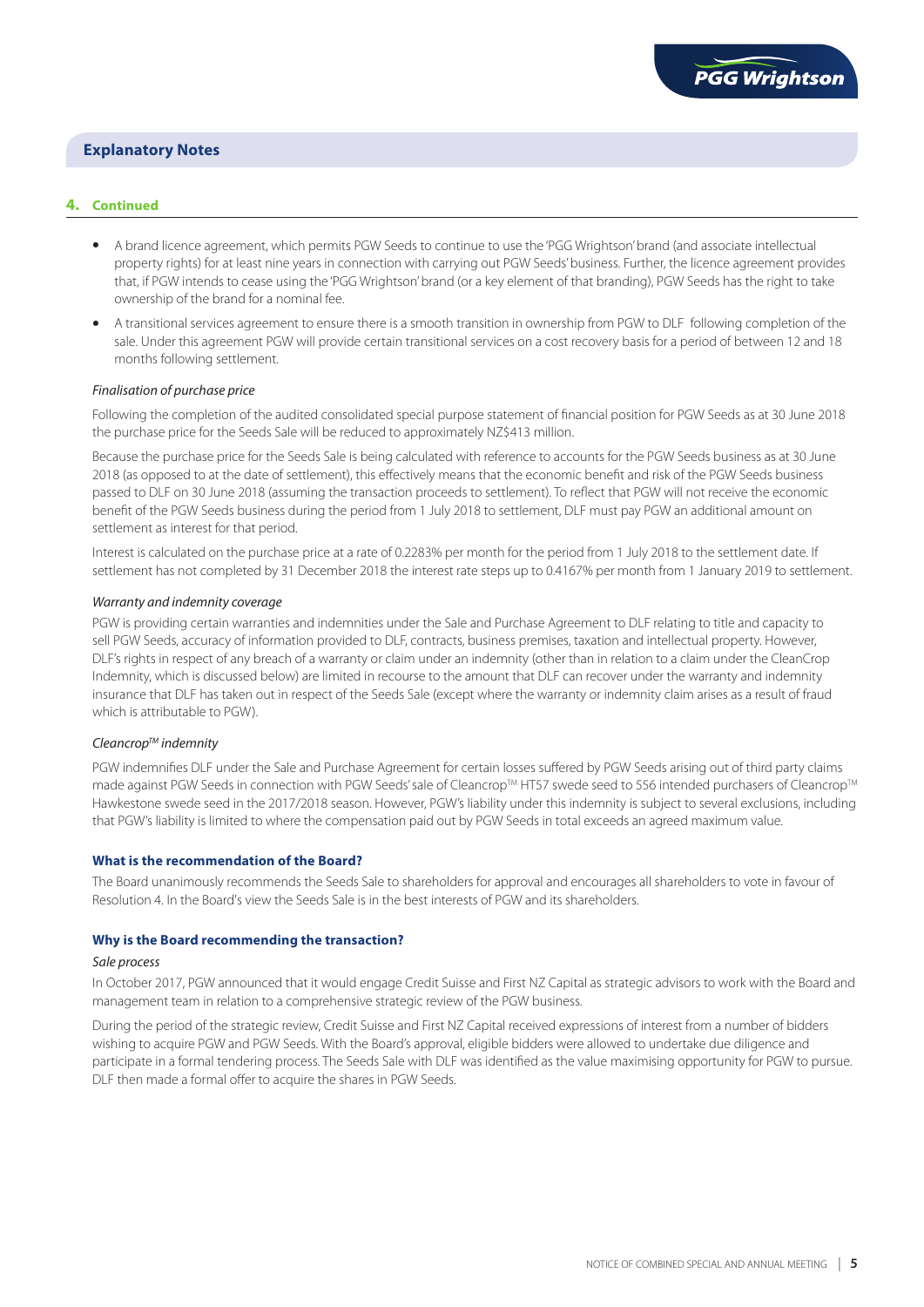

# **4. Continued**

# *Why was the Seeds Sale chosen as the preferred option?*

The PGW Board considered the price offered by DLF to be compelling relative to PGW's own valuation of the business when assessing proposals received for PGW Seeds and arriving at its decision to sell to DLF:

## *Sale price*

The proceeds of approximately NZ\$413 million, less expected transaction costs, exceed the book value of PGW Seeds' net assets (estimated to be NZ\$285 million at 30 June 2018). Following settlement, PGW could expect to have a net cash balance (on a pro forma basis as at 30 June 2018) of approximately NZ\$265 million. In addition, DLF will assume or repay PGW Seeds' net debt outstanding as at 30 June 2018 of approximately NZ\$21 million.

## *Independent Appraisal Report*

The Board has obtained an Independent Appraisal Report from KordaMentha assessing the Seeds Sale. This report supports the Board's view that the sale price represents compelling value and a copy is included with this Notice of Meeting. In this report, KordaMentha have confirmed their opinion that the consideration and terms and conditions of the Seeds Sale are fair to PGW's non-associated Shareholders. The Independent Appraisal Report also notes that there are no shareholders "associated" with DLF and therefore, "non-associated" shareholders are all the shareholders of PGW.

## *Use of proceeds*

Subject to outcomes of the ongoing strategic review, the PGW Board could determine to make a non-taxable distribution of available subscribed capital to shareholders of up to \$NZ292 million (subject to receipt of a favourable binding ruling from Inland Revenue). The PGW Board are considering the optimal mechanism to implement any such return of capital, which could include either:

- **•** PGW cancelling a pro-rata portion of all shareholders' shares in accordance with Part 15 of the Companies Act 1993 (Companies Act), which will apply to each shareholder by default; or
- **•** PGW offering to acquire and cancel a pro-rata portion of all shareholders' shares in accordance with section 60 of the Companies Act, which can be accepted at the option of each shareholder.

The PGW Board is likely to also use the sale proceeds to fund capital expenditure plans and to pay down existing debt.

# **Key risks**

The Board considers the Seeds Sale to be a relatively low risk transaction, given it involves the realisation of assets for cash. There are, however, some risks arising in relation to the transaction itself, and out of PGW's position if the transaction is completed, which are drawn to shareholders' attention in this section.

## *Risks in relation to the Seeds Sale itself*

There is a risk that the Seeds Sale could be delayed, in particular if conditions of the transaction (e.g. the consent of the Overseas Investment Office) are not satisfied within the expected timeframes. This would delay the receipt of cash proceeds from the transaction.

Also, as described above, the economic benefits of ownership of PGW Seeds accrue to DLF as from 30 June 2018. Delay after this date will result in the loss of economic benefits which would otherwise accrue from PGW Seeds, although this is mitigated by interest to be paid by DLF on the purchase price at settlement (as discussed above).

The Seeds Sale could also be cancelled if conditions are not met within the specified timeframes. Cancellation could, for example, occur if:

- **•** Resolution 4 is not passed at the Meeting;
- **•** DLF does not obtain consent to the transaction under the Overseas Investment Act;
- **•** the New Zealand Commerce Commission, or the Australian Competition and Consumer Commission, does not grant the required clearance or approval (respectively) to the transaction; or
- **•** one or more of Grassland Innovations Limited, Forage Innovations Limited or Endophyte Innovation (being PGW Seeds' joint venture partners) does not consent to the change of control which will occur in connection with the transaction.

PGW is seeking to mitigate these delay and cancellation risks by working closely with DLF to progress satisfaction of the conditions.

Further, DLF can cancel the Seeds Sale in the event that something occurs which adversely affects the consolidated net tangible assets, or the consolidated EBITDA, of PGW Seeds by at least 15%. However, the events that may trigger this termination right are subject to certain exclusions, including that the event cannot be adverse weather conditions (excluding an earthquake) or a general change in economic or regulatory conditions that does not have a disproportionate effect on Seed and Grain business.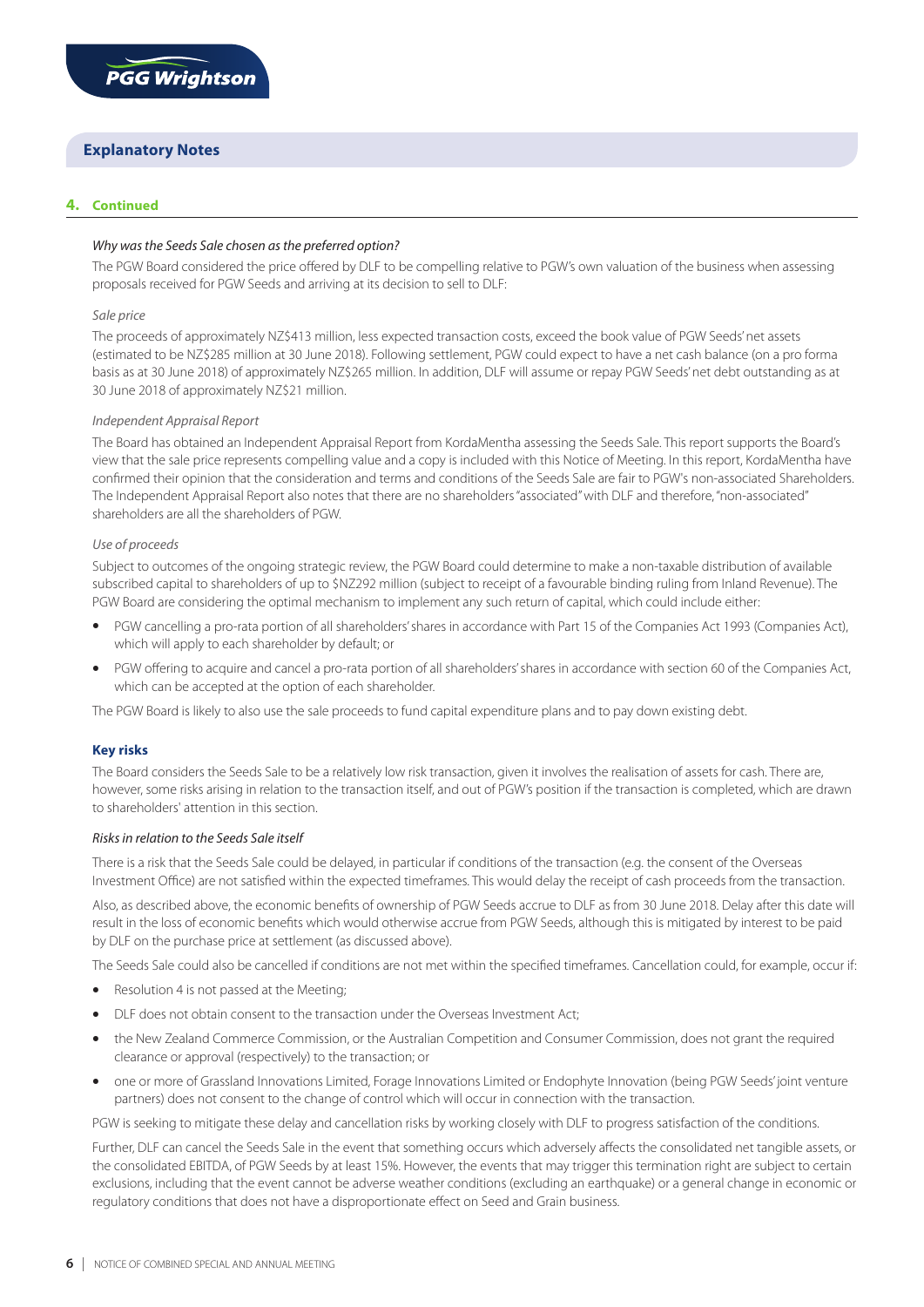# **4. Continued**

## *Risks arising if Seeds Sale is completed*

PGW will become a materially smaller business on completion of the of the Seeds Sale. PGW will be a less diversified operationally and geographically given that its business will be entirely New Zealand based. There is a risk that the cost overhead and corporate structure will exceed the requirements needed to support the smaller business and will need to be right-sized.

Post completion of the Seeds Sale the market capitalisation of PGW will be materially smaller and accordingly it is to be expected that its market status may make it less likely to attract analyst coverage and investor interest.

## **Consequences if Resolution 4 is not approved**

If the Resolution 4 is not approved then the Seeds Sale will not proceed and the potential return of capital to shareholders (discussed above) would not occur.

In that event the Board's priority of maximising value for shareholders will remain, including maximising the value of the PGW's stake in PGW Seeds. Further, the Board will continue with the comprehensive strategic review of the PGW business, which may result in similar transactions being put to shareholders for approval. However, as mentioned above, the Seeds Sale was identified by the Board as the preferred transaction out of the expressions of interest which the Board has received to date.

## **Minority Buy Out Rights**

If Resolution 4 is passed, and any shareholder that has cast all the votes attached to the shares registered in that shareholder's name and having the same beneficial owner, against the resolution, then that shareholder is entitled to require PGW to purchase those shares in accordance with section 110 of the Companies Act.

If this right is validly exercised by any shareholders, the Companies Act provides for PGW to acquire (or procure the acquisition of) the relevant shares at a fair and reasonable price as at the close of business on 29 October 2018 (being the day before the date of the meeting), disregarding any value attributable to the shares from the Seeds Sale.

Shareholders should note that they are entitled to object to the price offered in accordance with the process provided for by the Companies Act, in which case a fair and reasonable price will be determined by arbitration. These are referred to as "Minority Buy-Out Rights" for the purpose of this Notice. The Appendix to this Notice sets out the procedure for Minority Buy-out rights. Shareholders who become entitled to exercise this right are encouraged to first seek independent advice from a financial adviser.

Shareholders should also note that PGW has the ability to terminate the Sale and Purchase Agreement in the event that shareholders holding, in aggregate, more than 5% of the total number of PGW shares give PGW a valid notice requesting to exercise their Minority Buy-Out Rights.

#### **Listing Rules requirements - disposal of assets**

The Seeds Sale will involve a disposal of assets of PGW in excess of 50% of PGW's average market capitalisation. Listing Rule 9.1.1 provides that an issuer such as PGW cannot enter into a transaction involving such a disposal except with the prior approval of shareholders by ordinary resolution, or by special resolution if a special resolution is required under the Companies Act. As at 8 October 2018, based on the preceding 20 Business Days Volume Weighted Average Price of shares the transaction represents 89.4% of the market capitalisation of PGW.

In this case the Companies Act does require approval by special resolution (as discussed on page 4 above).

Accordingly, approval of the Seeds Sale must be by special resolution. This is the special resolution identified as 'Resolution 4' on page 1 of this Notice of Meeting.